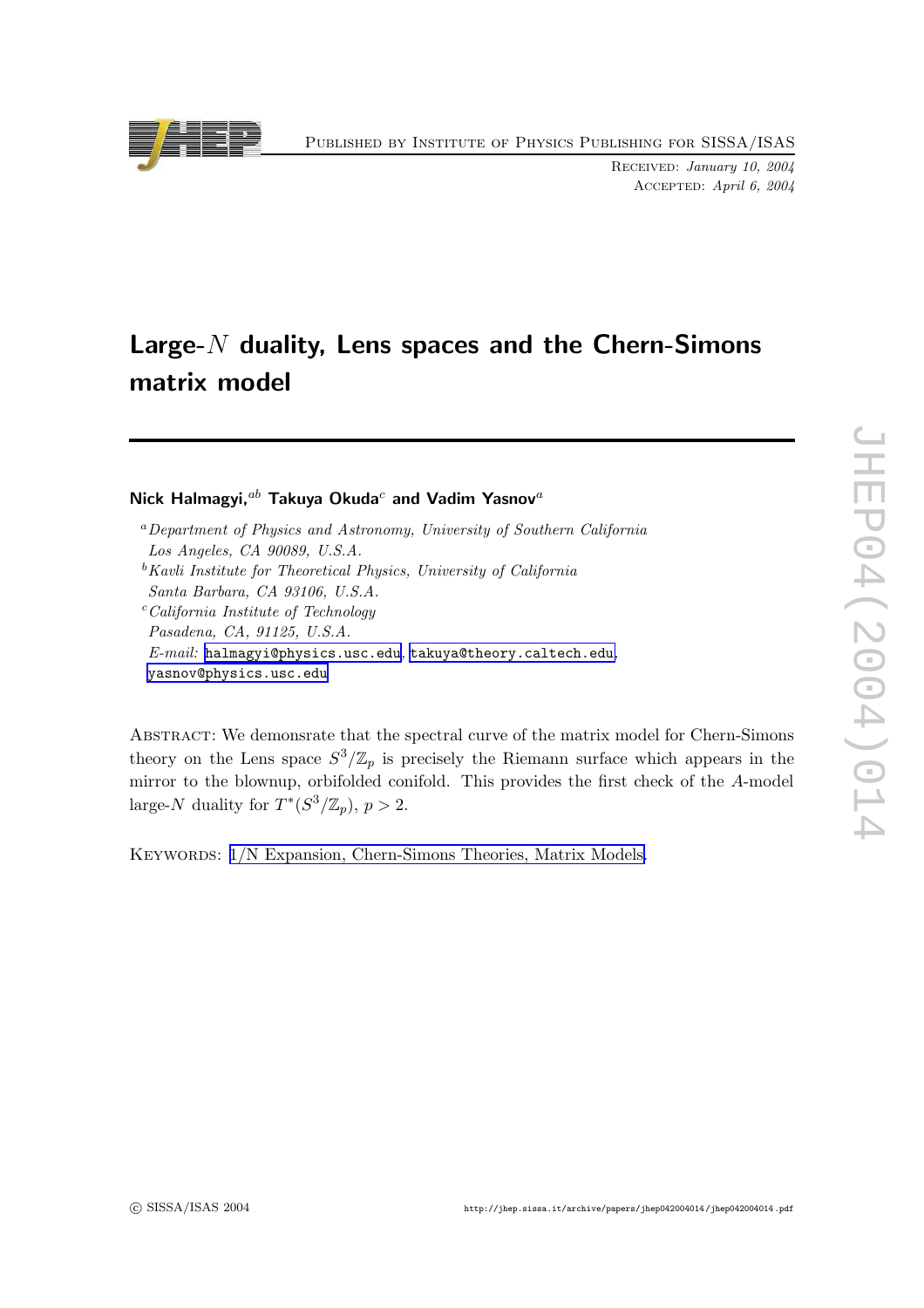## <span id="page-1-0"></span>Contents

| 1. Introduction                          |                            |
|------------------------------------------|----------------------------|
| 2. The matrix model spectral curve       | $\boldsymbol{\mathcal{D}}$ |
| 3. The orbifold of the resolved conifold |                            |
| A. Toric variety described by a fan      | 7                          |

#### 1. Introduction

The conifold transition is an example of an open/closed string duality. In the topological A-model, this is a duality between the open A-model on  $T^*(S^3)$  (which is equivalent to Chern-Simons (CS) theory on  $S^3$  [[1](#page-8-0)]), and Kahler gravity on  $\mathcal{O}_{-1} + \mathcal{O}_{-1} \to \mathbb{P}^1$ . This was originally studied b y taking the partition function of large-N Chern-Simons (CS) theory on  $S<sup>3</sup>$  expanded in a 't Hooft limit and presenting it first in the form of an open string theory [\[2](#page-8-0)] (i.e. an expansion in genus and holes) and then summing over the holes to get a closed string theory [[3](#page-8-0)]. A worldsheet proof of this duality has since been provided [[4\]](#page-8-0).

It is of some interest to extend this to a duality between  $T^*(S^3/\mathbb{Z}_p)$  and a  $\mathbb{Z}_p$  orbifold of the resolved conifold. Whilst an explicit form of the partition function for CS theory on  $S^3/\mathbb{Z}_p$  is known [\[5\]](#page-8-0), this form includes the summation over all vacua in the theory, yet for the purposes of string theory w e wan t only the contribution from a single vacuum. For perhaps these reasons it has not been possible to exhibit the large-N duality of  $T^*(S^3/\mathbb{Z}_p)$ at the level of partition function however the worldsheet proof does generalize to  $T^*(S^3/\mathbb{Z}_p)$ and other geometries [[6](#page-8-0)].

In [\[7](#page-8-0), [8](#page-8-0)] it was shown that CS theory on  $S^3/\mathbb{Z}_p$  has a matrix model description. In [\[8](#page-8-0)] it was also shown that Holomorphic Chern-Simons (HCS) theory reduced to  $\mathbb{P}^1$ 's inside the mirror (call it  $\tilde{X}$ ) to  $T^*(S^3/\mathbb{Z}_p)$  has a matrix model description. Further, these matrix models are identical. For the case  $p = 2$  the partition function of this matrix model was calculated perturbatively and was shown to agree with the Kodaira-Spencer theory [[9](#page-8-0) ] predictions from the large-N dual geometry , providing solid evidence for the proposed duality. For CS theory on  $S^3$  the matrix model was solved to all genus using orthogonal polynomials in [[10](#page-8-0) ] and the orientifold of the conifold was studied in [[11\]](#page-8-0).

The manifold  $X$  is given by the blowup of

$$
xy = F_p(e^u, e^v), \tag{1.1}
$$

where

$$
F_p(e^u, e^v) = (e^v - 1)(e^{v + pu} - 1)
$$
\n(1.2)

and b y the general arguments of Dijkgraaf-Vafa theory [[12](#page-8-0) , [13\]](#page-9-0), the spectral curv e of the corresponding matrix model should be a complex structure deformation of  $F_p = 0$ . In [[14](#page-9-0)]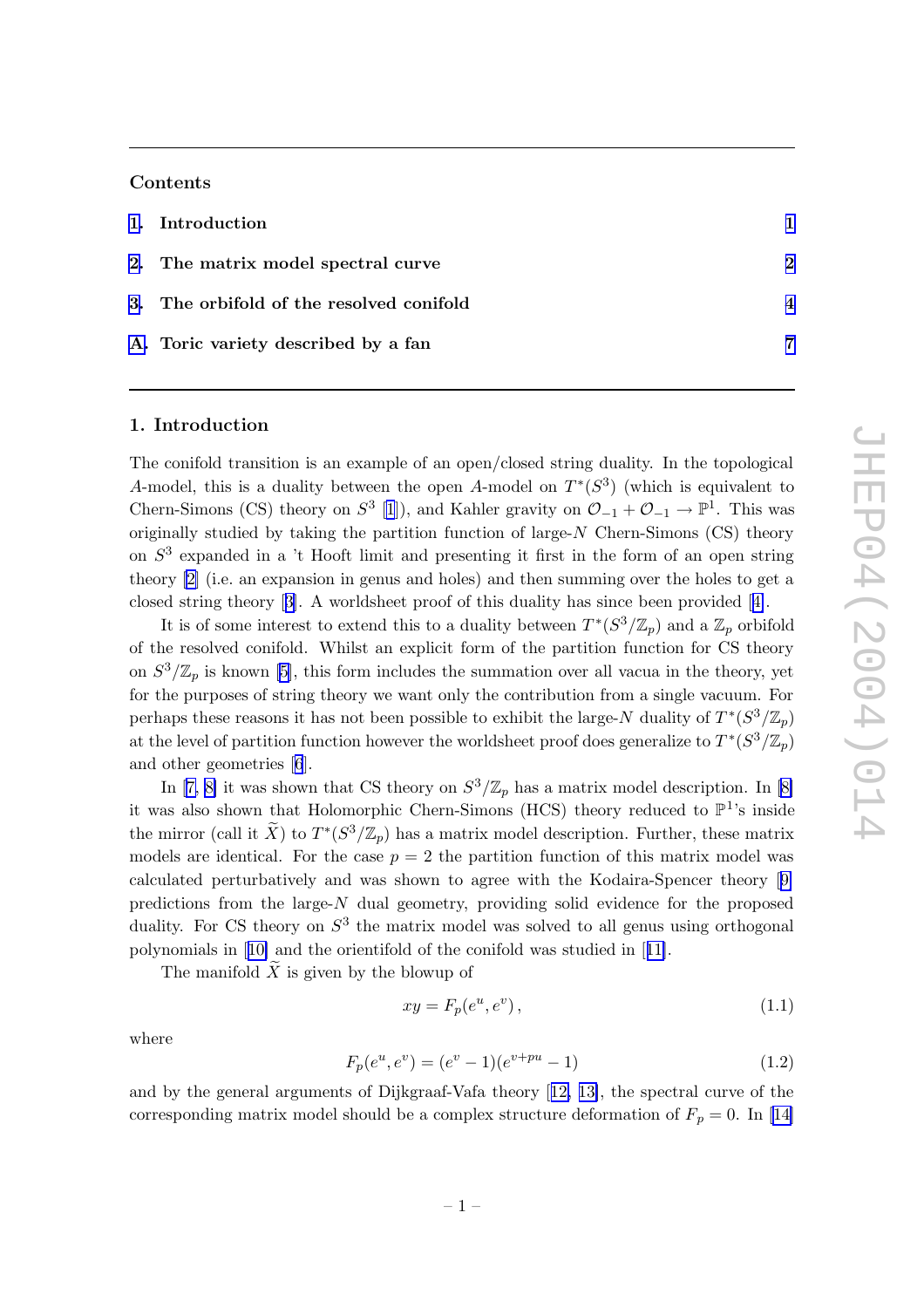<span id="page-2-0"></span>t w o of the curren t authors found an expression for the spectral curv e of the matrix model for CS theory on  $S^3/\mathbb{Z}_p$ . This involved first showing that although this matrix model looks similar to a *p*-matrix model, it does in fact have square root branch cuts, therefore its spectral curve has only two sheets. This led to an explicit expression for the resolvent, depending on  $p-1$  parameters  $d_i$  which in principle could be found perturbatively by performing the A-cycle integrals. The spectral curve can be read off from the resolvent and the  $d_i$  correspond to complex structure moduli. This will be reviewed in section 2 .

In section [3](#page-4-0) we use toric geometry to construct a resolution of the  $\mathbb{Z}_p$  orbifold of the resolved conifold. This is a particular  $A_p$  fibration over  $\mathbb{P}^1$ . Then using the Hori-Vafa mirror map w e can write down the mirror geometry and find that after a suitable coordinate redefinition, the non-trivial Riemann surface inside this threefold is precisely the spectral curve found in [[14\]](#page-9-0). This explicitly identifies the large-N dual of  $T^*(S^3/\mathbb{Z}_p)$  for all  $p > 1$ . The matching of the geometries proves the equivalence of the leading order (in  $g_s$ ) free energy bet ween the matrix model and the closed A-model on this particular fibration. To our knowledge this is the first check of this large-N duality for  $p > 2$ .

# 2. The matrix model spectral curv e

The partition function of CS theory on the Lens space  $S^3/\mathbb{Z}_p$  [\[8](#page-8-0)] can be written as a matrix integral over p sets of eigenvalues, which we label by an index  $I \in \{0, ..., p-1\}$ . The I<sup>th</sup> set contains  $N_I$  eigenvalues. The measure is a product of two factors, a self interaction term  $(\Delta_1)$  and a term containing the interaction between different sets of eigenvalues  $(\Delta_2)$ ,

$$
\Delta_1(u) = \prod_{I} \prod_{i \neq j} \left( 2 \sinh\left(\frac{u_i^I - u_j^I}{2}\right) \right)^2 \tag{2.1}
$$

$$
\Delta_2(u) = \prod_{I < J} \prod_{i,j} \left( 2\sinh\left(\frac{u_i^I - u_j^J + d^{IJ}}{2}\right) \right)^2,\tag{2.2}
$$

where  $d^{IJ} = 2\pi i (I - J)/p$ . The potential has an overall factor of p compared to the  $S^3$ case,

$$
V(u) = p \sum_{I,i} \frac{(u_i^I)^2}{2}.
$$
\n(2.3)

In the above notations the CS partition function becomes

$$
Z \sim \int \prod_{I=0}^{p-1} \prod_{i=1}^{N_I} du_i^I \Delta_1(u) \Delta_2(u) \exp\left(-\frac{1}{g_s}V(u)\right). \tag{2.4}
$$

We define individual resolvents for each set of the eigenvalues by

$$
\omega_I(z) = g_s \sum_i \coth\left(\frac{z - u_i^I}{2}\right) \tag{2.5}
$$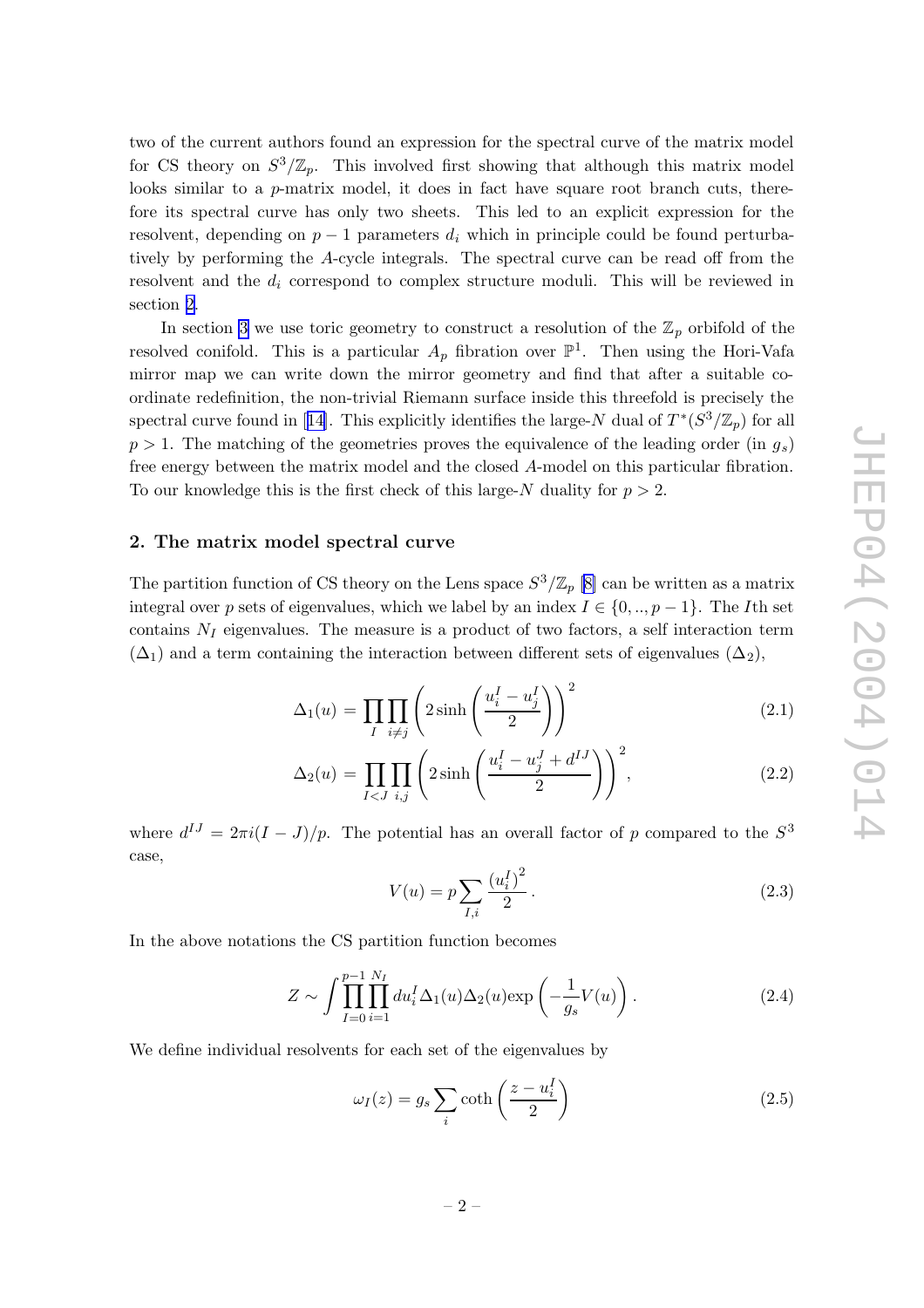<span id="page-3-0"></span>and the total resolvent, whic h w e are most interested in is

$$
\omega(z) = \sum_{I} \omega_{I} \left( z - \frac{2\pi i I}{p} \right). \tag{2.6}
$$

Anticipating taking the large-N limit we also introduce 't Hooft parameters  $S_I = g_s N_I$ and  $S = \sum_I S_I$ . The equation of motion for each eigenvalue is

$$
pu_i^I = g_s \sum_{j \neq i} \coth\left(\frac{u_i^I - u_j^I}{2}\right) + g_s \sum_{J \neq I} \sum_j \coth\left(\frac{u_i^I - u_j^J + d^{IJ}}{2}\right). \tag{2.7}
$$

From the large- $N$  limit of this equation we can derive

$$
\frac{1}{2}\omega^2(z) - p\sum_{I} \left(z - \frac{2\pi i I}{p}\right) \omega_I \left(z - \frac{2\pi i I}{p}\right) = f(z),\tag{2.8}
$$

where  $f(z)$  is a regular function

$$
f(z) = p g_s \sum_{I} \sum_{i} \left( u_i^I + \frac{2\pi i I}{p} - z \right) \coth\left(\frac{z - u_i^I - 2\pi i I/p}{2}\right) + \frac{S^2}{2}.
$$
 (2.9)

Given the large- $N$  limit of the equations of motion it is possible to find the total resolvent  $\omega(z)$ . This method has been developed and checked in [[14](#page-9-0)] which we will now review. We assume that the eigenvalues spread only along the real line. For general multi matrix models this is not true [\[15](#page-9-0), [16](#page-9-0), [17](#page-9-0)]. However, this assumption leads to the correct result for our case. Note that w e do not mak e an y assumption on the typ e of the cuts. In the total resolvent  $\omega(z)$ , the individual resolvents come with relative shifts of the argument by  $2\pi i I/p$ . Therefore the cuts in the total resolvent are now separated by  $2\pi i I/p$ . For example, if  $\omega_0(z)$  jumps at the point z, all other individual resolvents  $\omega_I(z - 2\pi i I/p)$  with  $I \neq 0$  are regular at this point. This means that on Ith cut the total resolvent jumps only due to the resolvent  $\omega_I(z)$ . From this it follows that

$$
\frac{1}{2}\left(\omega_{+}\left(z+\frac{2\pi iI}{p}\right)+\omega_{-}\left(z+\frac{2\pi iI}{p}\right)\right)=pz,\ \ (I'th\ \text{cut})\tag{2.10}
$$

and so every cut is a square root.

We label the contour around the I<sup>th</sup> cut as  $A_I$ . From  $(2.6)$  it is clear that

$$
\lim_{z \to \infty} \omega(z) = S, \tag{2.11}
$$

$$
\lim_{z \to -\infty} \tilde{\omega}(z) = -S, \tag{2.12}
$$

where  $\tilde{\omega}(z)$  is the value of the resolvent on the second sheet. From  $(2.5)$  $(2.5)$  $(2.5)$  we also have that

$$
\frac{1}{2} \oint_{A_I} \omega(z) dz = 2\pi i S_I. \tag{2.13}
$$

Since the integral over the  $A = \sum_{I} A_{I}$  cycle is fixed by (2.12), there are only  $p - 1$ independen t periods. No w w e construct a regular function,

$$
g(Z) = e^{\omega/2} + Z^p e^{-\omega/2},
$$
\n(2.14)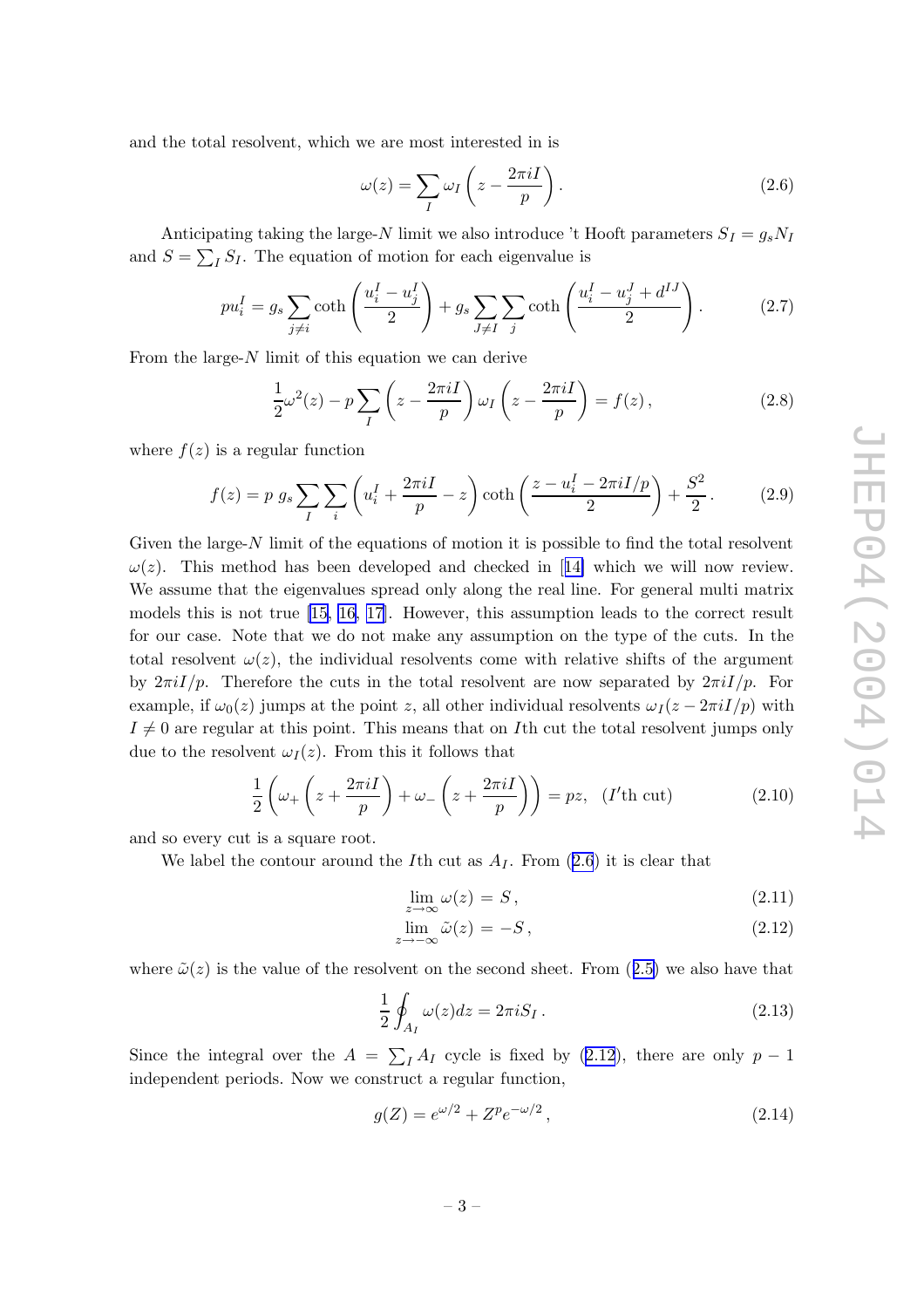<span id="page-4-0"></span>whic h has the limiting behavior,

$$
\lim_{Z \to \infty} g(Z) = e^{-S/2} Z^p \tag{2.15}
$$

$$
\lim_{Z \to 0} g(Z) = e^{-S/2} \tag{2.16}
$$

and is thus of the form,

$$
g(Z) = e^{-S/2}(Z^p + d_{p-1}Z^{p-1} + \dots + d_1Z + 1).
$$
 (2.17)

The function  $g(Z)$  depends on  $p-1$  moduli  $d_n$ , which could be found by evaluating the period integrals [\(2.13\)](#page-3-0). Since we have already fixed the integral over the cycle  $A = \sum_I A_I$ by  $(2.16)$ , there are only  $p-1$  independent A-periods.

We can solve  $(2.14)$  $(2.14)$  for  $\omega(Z)$  to get

$$
\frac{\omega(Z)}{2} = \log\left(\frac{1}{2}\left(g(Z) - \sqrt{g^2(Z) - 4Z^p}\right)\right),\tag{2.18}
$$

the function under the square root is a polynomial of the degree  $2p$ , it has  $2p$  distinct roots that depend on only  $p-1$  parameters. Thus the spectral curve consists of two cylinders glued together along p cuts. Note that the center of the *I*'th cut is at the point  $z = 2\pi i I/p$ . The cycles around each cut are A cycles. There is also a set of noncompact cycles, the B cycles. Each  $B_I$  cycle starts at infinity on the physical sheet (the sheet where the resolvent is finite) and goes through the  $I$ <sup>th</sup> cut to a point at infinity on the other sheet.

From  $(2.18)$  we see that the spectral curve is given by

$$
(e^v - 1)(e^{pu+v} - 1) + e^S - 1 + e^v \sum_{n=1}^{p-1} d_n e^{nu} = 0,
$$
\n(2.19)

which is a complex structure deformation of  $F_p = 0$  (from ([1.1\)](#page-1-0)). Here  $z \equiv u$  and  $v =$  $(S - \omega)/2$ . It is worth mentioning that the functions  $d_n(S_I)$  are available as a power series in 't Hooft parameters  $S_I$ 's which is valid only in the region of small  $S_I$ . We will see that this region corresponds to negatively large values of Kahler parameters in the A-model.

#### 3. The orbifold of the resolved conifold

We will now construct the  $\mathbb{Z}_p$  orbifold of the resolved conifold  $(\mathcal{O}_{-1} + \mathcal{O}_{-1} \to \mathbb{P}^1)$  using standard toric methods.<sup>1</sup> We will then apply the Hori-Vafa mirror map, from which we can obtain the Riemann surface whic h is the non-trivial part of the mirror geometry .

The deformed conifold  $(T^*(S^3))$  can be written as det  $A = \mu$ , where

$$
A = \begin{pmatrix} z_1 & z_3 \\ z_2 & z_4 \end{pmatrix} . \tag{3.1}
$$

 $1a$  good reference for the basics of toric geometry is [[18\]](#page-9-0).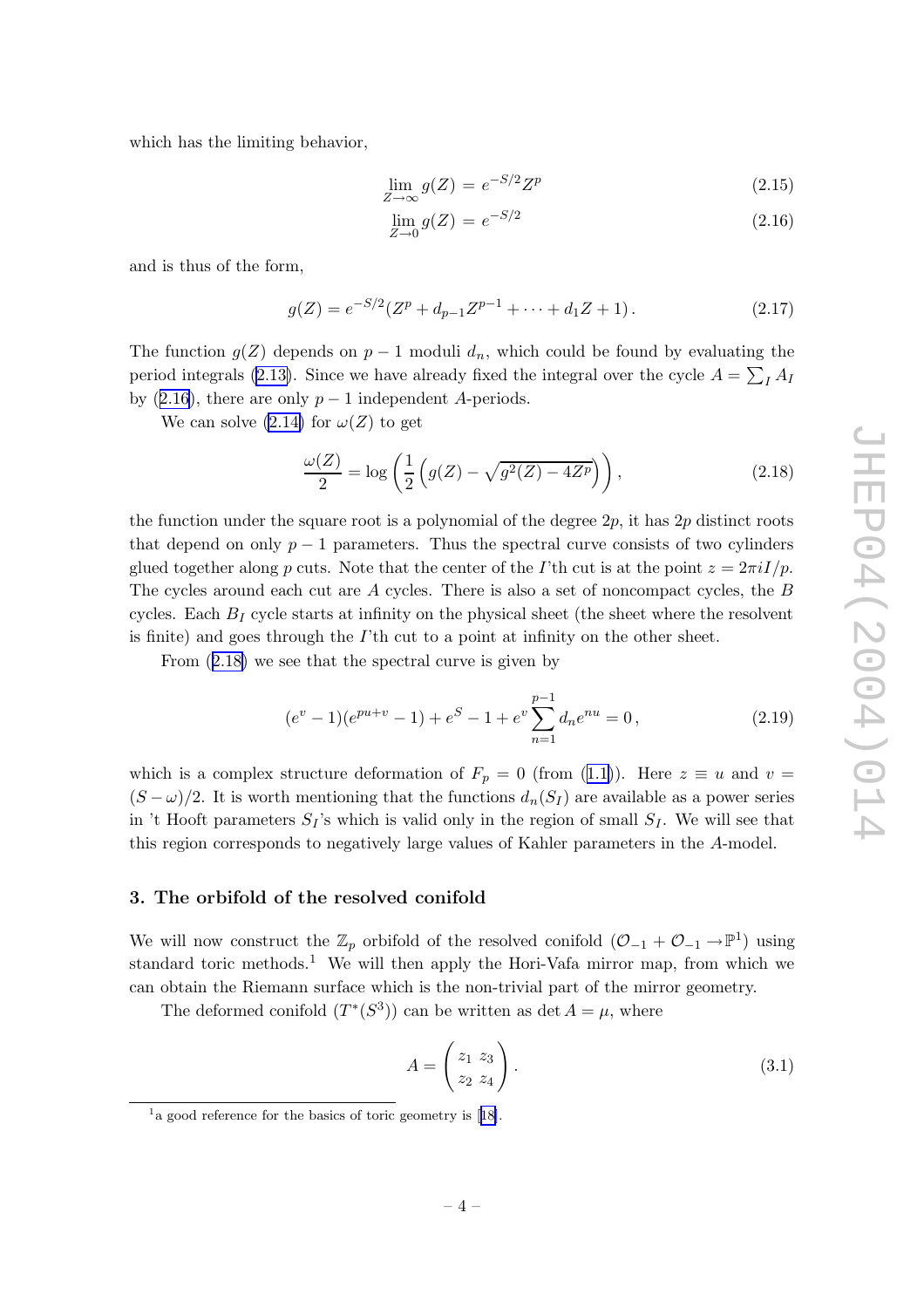We can orbifold this geometry by a  $\mathbb{Z}_p$  symmetry generated by

$$
A \mapsto \begin{pmatrix} \alpha & 0 \\ 0 & \alpha^{-1} \end{pmatrix} A, \tag{3.2}
$$

where  $\alpha = e^{2\pi i/p}$ . The  $S^3$  is given by  $|z_1|^2 + |z_3|^2 = \mu$  (assuming  $\mu$  is real and positive) and the  $\mathbb{Z}_p$  acts on this as  $(z_1, z_3) \to (\alpha z_1, \alpha z_3)$ , which gives the Lens space  $S^3/\mathbb{Z}_p = L(p, 1)$ , thus the entire threefold is now  $T^*(S^3/\mathbb{Z}_p)$ .

We now perform this orbifold action on the other side of the proposed large-N duality. The resolved conifold can b e expressed as

$$
A\left(\begin{array}{c}\lambda_1\\\lambda_2\end{array}\right)=0\,,\tag{3.3}
$$

where  $(\lambda_1 : \lambda_2)$  are the homogeneous coordinates on  $\mathbb{P}^1$ . We simply extend the  $\mathbb{Z}_p$  action given by (3.2) to the resolved conifold, clearly this will act trivially on the base  $\mathbb{P}^1$  but non-trivially on the fibre co-ordinates since these are contained in the matrix A . Thus the resulting orbifold is a particular fibration of an  $A_p$ -singularity over  $\mathbb{P}^1$ . We will show that the large-N dual of  $T^*(S^3/\mathbb{Z}_p)$  is the blowup of this space.

The procedure of blowing up can b e con venien t described in the language of toric geometry but first w e need the fan for the singular manifold. The standard t w o coordinate patches of  $\mathbb{P}^1$  can be used to trivialize the  $\mathcal{O}_{-1} + \mathcal{O}_{-1} \to \mathbb{P}^1$  bundle. On the first patch we have coordinates  $(u, x_1, x_2) = (\lambda_1/\lambda_2, z_1, z_2)$  and on the second we have  $(v, y_1, y_2) =$  $(\lambda_2/\lambda_1, -z_3, -z_4)$ . On the overlap of the two patches these coordinates are related by  $v = 1/u, y_1 = ux_1, y_2 = ux_2$ .  $\mathbb{Z}_p$  acts on the fiber coordinates. For the quotient of the first patch, therefore, we introduce invariant coordinates  $(\xi_1, \xi_2, \xi_3) := (x_1^p)$  $_{1}^{p}$ ,  $x_{2}^{p}$  $_2^p, x_1x_2$  satisfying  $\xi_1 \xi_2 = \xi_3^p$ <sup>p</sup><sub>3</sub>. Similarly we introduce  $(\eta_1, \eta_2, \eta_3)$  satisfying  $\eta_1 \eta_2 = \eta_3^p$  $\frac{p}{3}$  for the second patch. These two sets of coordinates are glued togther by  $v = 1/u$ ,  $\eta_1 = u^p \xi_1$ ,  $\eta_2 = u^p \xi_2$ ,  $\eta_3 = u^2 \xi_3$ .

Toric geometry is designed to encode these transition functions (see the [appendix](#page-7-0) for notations). Namely , w e get the relations

$$
u_{12} + u_{13} = pu_{14}, \t u_{22} + u_{23} = pu_{24},
$$
  
\n
$$
u_{21} = -u_{11}, \t u_{22} = pu_{11} + u_{12},
$$
  
\n
$$
u_{23} = pu_{11} + u_{13}, \t u_{24} = 2u_{11} + u_{14}
$$
\n(3.4)

for the lattice vectors in M. The first two relations imply that  $u_{14}$  and  $u_{24}$  are not vertices of the dual cones  $\check{\sigma}_1$  and  $\check{\sigma}_2$  respectively, where  $\check{\sigma}_1$  is spanned by  $u_{11}, u_{12}, u_{13}$ , and  $\check{\sigma}_2$  is spanned by  $u_{21}, u_{22}, u_{23}$ . We choose a basis such that  $u_{11} = (1, 0, 0), u_{12} = (0, 1, 0), u_{14} = (0, 0, 1),$ this determines all remaining vectors  $u_{ij}$ .

From this we find that the cone  $\sigma_1$  is generated by  $v_1, v_2, v_3$ , and the cone  $\sigma_2$  is generated by  $v_4, v_2, v_3$ , where  $v_1 = (1, 0, 0), v_2 = (0, p, 1), v_3 = (0, 0, 1), v_4 = (-1, p, 2)$ . After a  $GL(3, \mathbb{Z})$  transformation  $(x', y', z') = (x + y, x, x + z)$ , they become  $v_i = (\nu_i, 1)$ , where  $\nu_1 = (1,1), \nu_2 = (p,0), \nu_3 = (0,0), \nu_4 = (p-1,-1)$ . The toric fan of  $A_p \to \mathbb{P}^1$ consists of the cones  $\sigma_1,\,\sigma_2$  and their faces.<br>  $\label{eq:12}$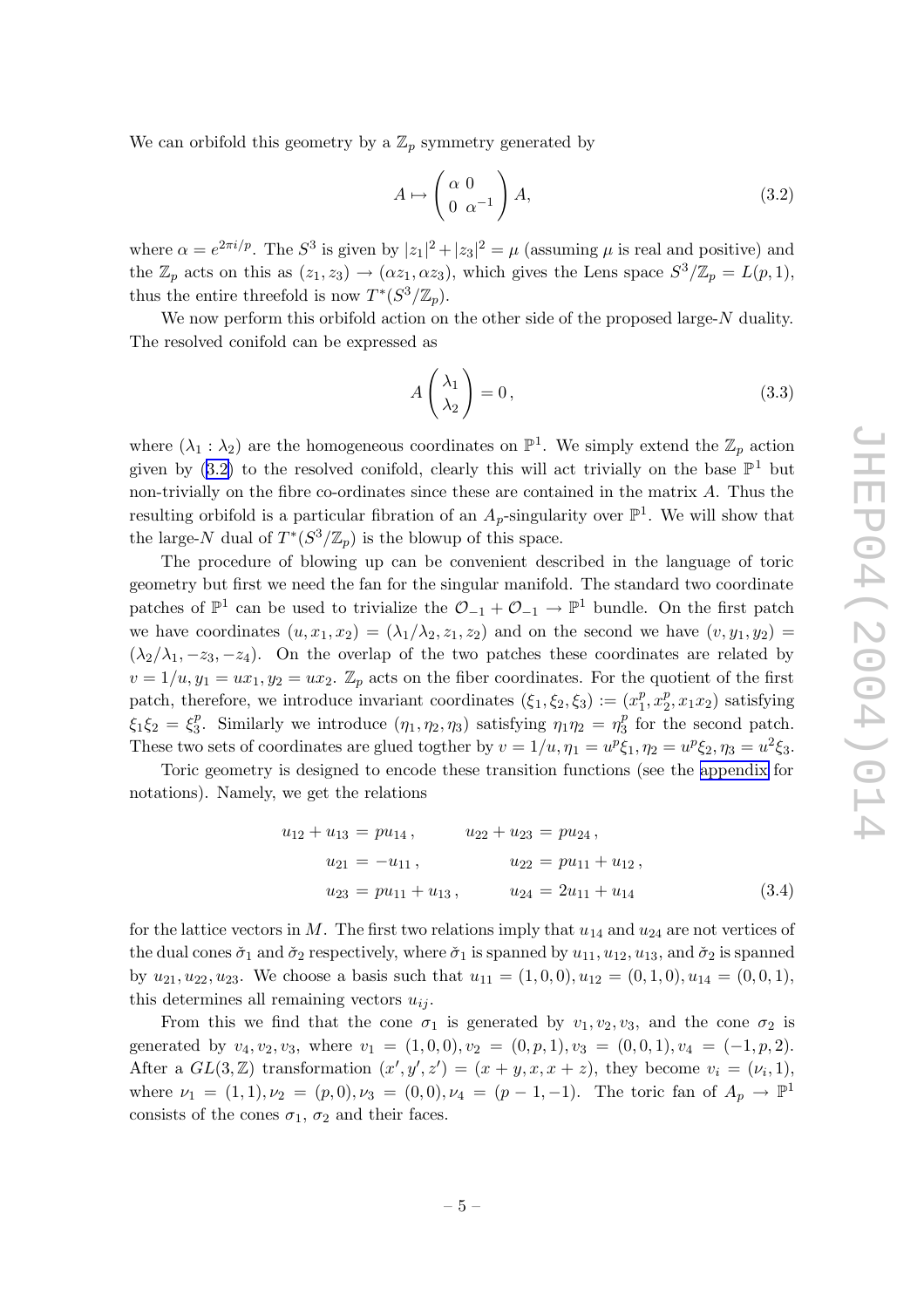

**Figure 1:** The fan for the resolution of the  $\mathbb{Z}_2$  orbifold of  $\mathcal{O}_{-1} + \mathcal{O}_{-1} \to \mathbb{P}^1$ .

To obtain a smooth manifold, we subdivide the cones  $\sigma_1, \sigma_2$  by introducing  $v_i = (\nu_i, 1)$ where  $\nu_i = (i-4,0)$  for  $i = 5,\ldots,p+3$ . The fan  $\Delta$  of the smooth toric manifold is the union of  $[v_1, v_3, v_5]$ ,  $[v_1, v_{p+3}, v_2]$ ,  $[v_1, v_5, v_6]$ ,  $[v_1, v_6, v_7]$ , ...,  $[v_1, v_{p+2}, v_{p+3}]$  from  $\sigma_1$  and  $[v_4, v_3, v_5], [v_4, v_{p+3}, v_2], [v_4, v_5, v_6], [v_4, v_6, v_7], \ldots, [v_4, v_{p+2}, v_{p+3}]$  from  $\sigma_2$  (see figure 1). Here  $[u, v, w]$  denotes the cone spanned by the vectors  $u, v, w$ . It is easily seen that each cone no w has volume equal to 1, where w e normalize the volume of the cone generated by  $[1,0,0], [0,1,0], [0,0,1]$  to 1. The toric web diagrams for these fans are drawn for the cases  $p = 1, 2, 3$  $p = 1, 2, 3$  $p = 1, 2, 3$  in figure 2. This geometry and other  $A_p$  fibrations over  $\mathbb{P}^1$  were recently considered in [\[20](#page-9-0), [21](#page-9-0)] for the purposes of geometric engineering [[22\]](#page-9-0). Setting  $m = 0$  in [21] gives the above geometry.

From the data of the fan  $\Delta$  we can read off the charge vectors  $Q_a, a = 0, 1, \dots, p-1$ of the corresponding linear sigma model. They are the generators of the lattice  $D = \{Q \in$  $\mathbb{Z}^{p+3}$   $\sum_i Q_i v_i = 0$  [\[19](#page-9-0)]. After rearranging the columns, these are given by

$$
Q_0 = (0, 1, 1, -1, -1, 0, \dots, 0, 0, 0, \dots, 0),
$$
  
\n
$$
Q_j = \left( -(j+1), j, 0, 0, 0, 0, \dots, 0, \begin{array}{c} (5+j)th \\ 1, 0, \dots, 0 \end{array} \right),
$$
  
\n
$$
Q_{p-1} = (-p, p-1, 1, 0, 0, 0, \dots, 0, 0, 0, \dots, 0),
$$
\n(3.5)

where  $1 \leq j \leq p-2$ . According to [[23](#page-9-0), [24\]](#page-9-0), the mirror geometry is given by  $zw = \sum_{i=0}^{p+2}$  $_{i=0}^{p+2}e^{-y_i}$ where the fields are related by  $\sum_i Q_{ai} y_i = t_a$  and one of the  $y_i$  variables is to be set to zero. Eliminating  $y_2, y_4, y_{4+j}$   $(1 \leq j \leq p-2)$ , and setting  $y_1 = 0$ , we get the Riemann surface inside this threefold to b e

$$
0 = 1 + e^{-y_0} + e^{-y_3} + e^{-t_{p-1}}e^{-py_0} + e^{t_0 - t_{p-1}}e^{-py_0 + y_3} + \sum_{j=1}^{p-2} e^{-t_j}e^{-(j+1)y_0}.
$$
 (3.6)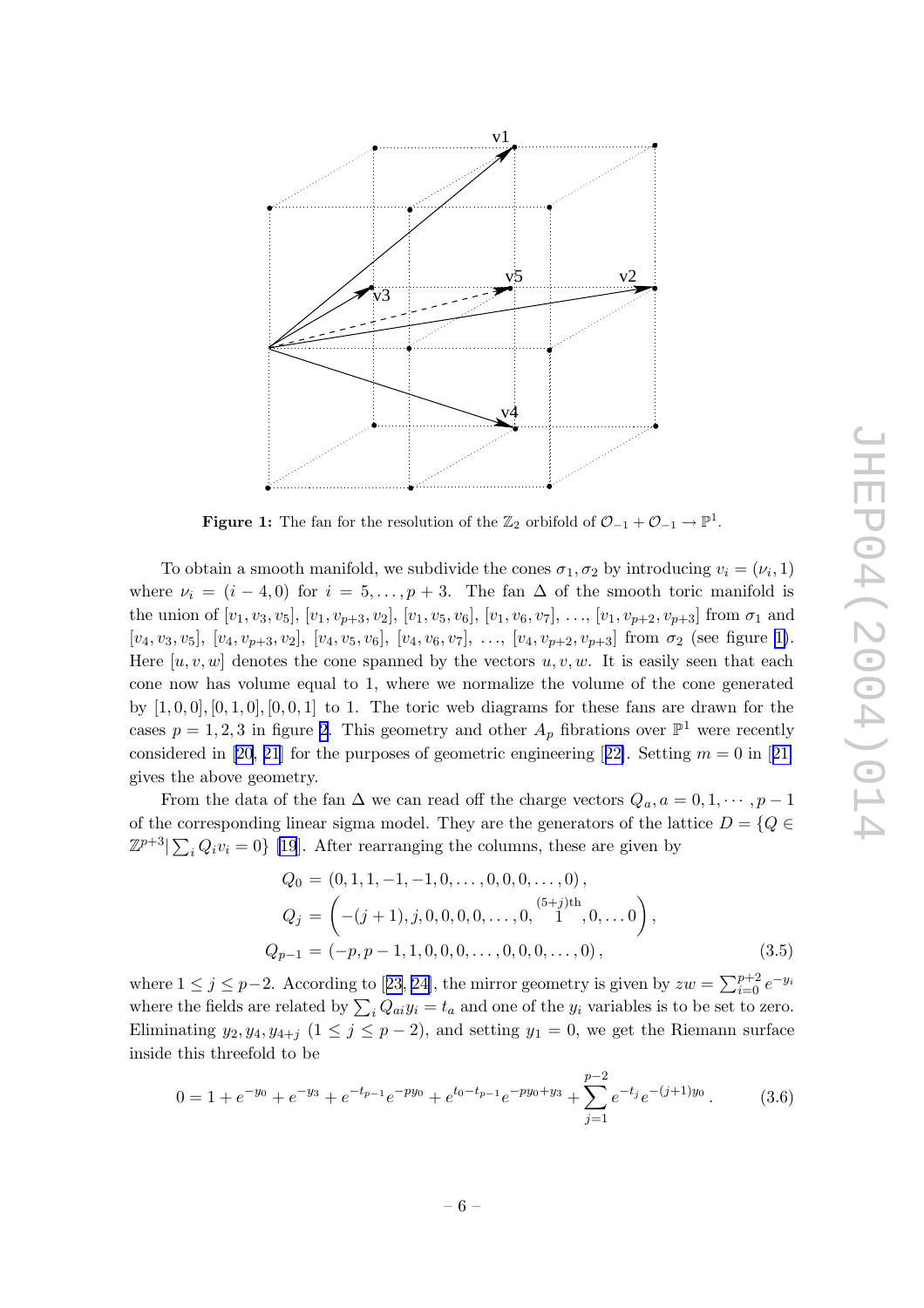<span id="page-7-0"></span>

**Figure 2:** The toric web diagrams of the large-N dual of  $T^*(S^3/\mathbb{Z}_p)$  for some values of p.

Now after the co-ordinate transformation  $u = -y_0 - t_{p-1}/p$ ,  $v = y_3 + t_0 + \pi i$ , we can write this as

$$
(e^v - 1)(e^{pu+v} - 1) + e^{t_0} - 1 - e^v \left( e^{t_{p-1}/p}e^u + \sum_{j=1}^{p-2} e^{-t_j + (j+1)t_{p-1}/p}e^{(j+1)u} \right) = 0 \quad (3.7)
$$

whic h is precisely [\(2.19\)](#page-4-0).

### Acknowledgments

NH would lik e to thank Jaume Gomis for useful discussions. TO would lik e to thank Hiroshi Ooguri for collaboration on a related project [[6\]](#page-8-0). We also thank Hiroshi Ooguri for reading the manuscript. This research was supported in part (NH) by the National Science Foundation under Grant No. PHY99-07949 and (TO) by DOE grant DE-FG03-92ER40701.

# A. Toric variet y described b y a fan

A fan  $\Delta$  in  $N = \mathbb{Z}^n$  is a collection of strongly convex rational polyhedral cones in  $N_{\mathbb{R}} =$  $N \otimes_{\mathbb{Z}} \mathbb{R}$ , such that (i) a face of any cone in  $\Delta$  is also a cone in  $\Delta$  and (ii) the intersection of two cones in  $\Delta$  is a face of each cone.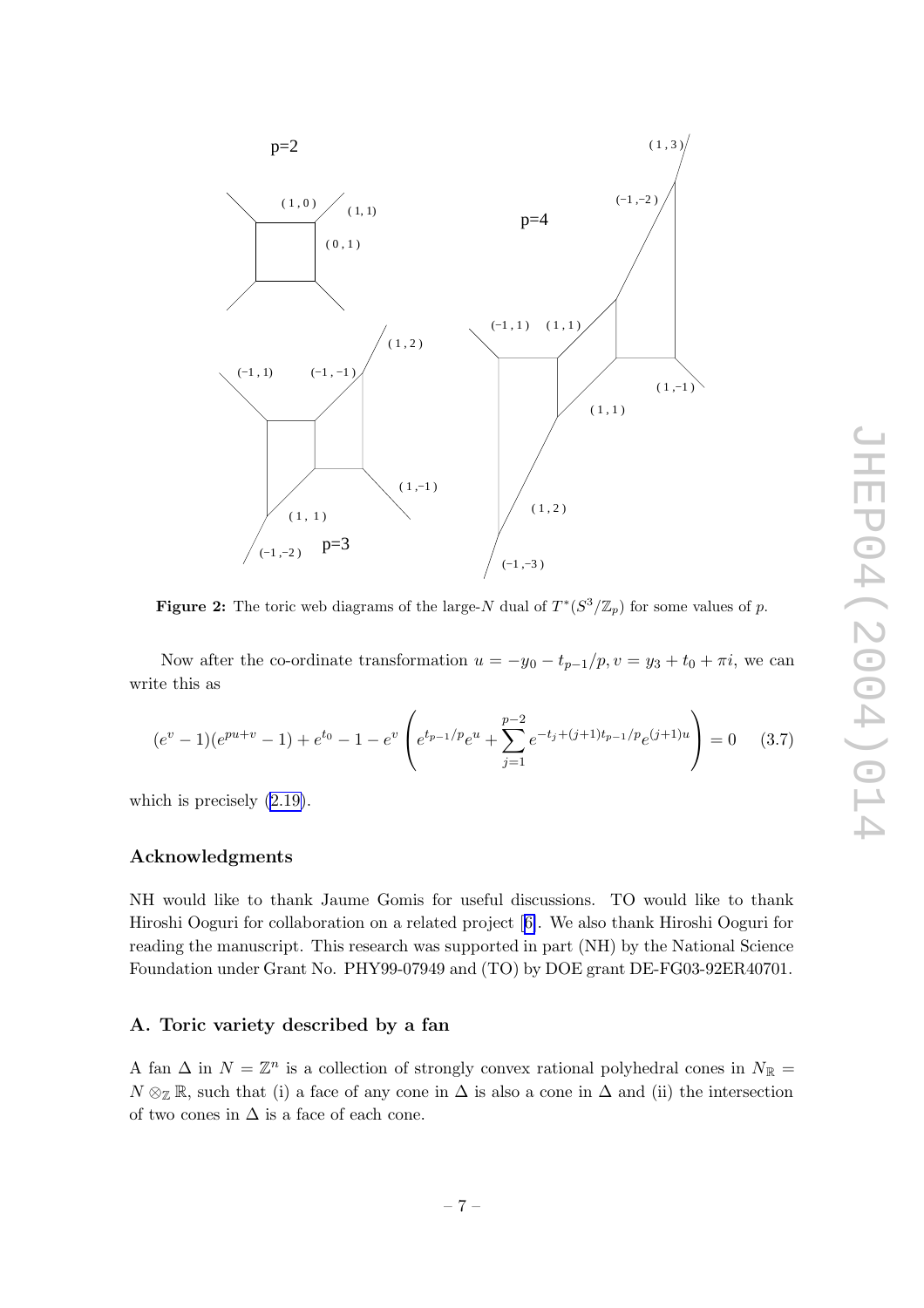<span id="page-8-0"></span>The procedure to construct the charts and transition functions is the following [[18\]](#page-9-0).

- 1. Let M be the dual lattice of N. For each cone  $\sigma_i \in \Delta$  of maximal dimension, define the dual cone as  $\check{\sigma}_i := \{ u \in M_{\mathbb{R}} | (u, v) \geq 0, \forall v \in \sigma_i \}.$
- 2. For each dual cone  $\check{\sigma}_i$ , choose lattice points  $u_{i,j}$   $(j = 1, 2, \dots, r_i)$  such that  $\check{\sigma}_i \cap M =$  $\mathbb{Z}_+ u_{i,1} + \cdots + \mathbb{Z}_+ u_{i,r_i}$  ( $\mathbb{Z}_+ = \{0, 1, 2, \cdots\}$ ).
- 3. For each dual cone  $\check{\sigma}_i$ , find a set of fundamental relations of  $u_{i,1}, \dots, u_{i,r_i}$  in the form  $\sum_{j=1}^{r_i} p_{s,j} u_{i,j} = 0, s = 1, \cdots, R_i.$
- 4. For each cone  $\sigma_i$ , define the patch as  $U_{\sigma_i} := \{(z_{i,1}, \dots, z_{i,r_i}) \in \mathbb{C}^{r_i} | z_{i,1}^{p_{s,1}} \dots z_{i,r_i}^{p_{s,r_i}} =$  $1, \forall s$ .
- 5. For each pair of cones  $\sigma_i, \sigma_j$ , find a set of fundamental relations of  $u_{i,1}, \ldots, u_{i,r_i}, u_{j,1}$ , ...,  $u_{j,r_j}$  in the form  $\sum_{l=1}^{r_i} q_{i,j,l} u_{i,l} + \sum_{l=1}^{r_j} q'_{i,j,l} u_{j,l} = 0$ .
- 6. Glue the two patches via  $z_{i,1}^{q_{i,j,1}} \cdots z_{i,r_i}^{q_{i,j,r_i}} z_{j,1}^{q'_{i,j,1}} \cdots z_{j,r_j}^{q'_{i,j,r_j}} = 1.$

#### References

- [1] E. Witten, Chern-Simons gauge theory as a string theory , Prog. Math. 133 (1995) 637 [[hep-th/9207094](http://xxx.lanl.gov/abs/hep-th/9207094)].
- [2] R. Gopakumar and C. Vafa, M-theory and topological strings, I, [hep-th/9809187](http://xxx.lanl.gov/abs/hep-th/9809187) .
- [3] R. Gopakumar and C. Vafa, On the gauge theory/geometry correspondence, Adv. [Theor.](http://www-spires.slac.stanford.edu/spires/find/hep/www?j=00203%2C3%2C1415) Math. Phys. 3 [\(1999\)](http://www-spires.slac.stanford.edu/spires/find/hep/www?j=00203%2C3%2C1415) 1415 [[hep-th/9811131](http://xxx.lanl.gov/abs/hep-th/9811131)].
- [4] H. Ooguri and C. Vafa, *Worldsheet derivation of a large-N duality*, *Nucl. [Phys.](http://www-spires.slac.stanford.edu/spires/find/hep/www?j=NUPHA%2CB641%2C3)* **B 641** [\(2002\)](http://www-spires.slac.stanford.edu/spires/find/hep/www?j=NUPHA%2CB641%2C3) 3 [[hep-th/0205297](http://xxx.lanl.gov/abs/hep-th/0205297)].
- [5] E. Witten, Quantum field theory and the jones polynomial, [Commun.](http://www-spires.slac.stanford.edu/spires/find/hep/www?j=CMPHA%2C121%2C351) Math. Phys. 121 [\(1989\)](http://www-spires.slac.stanford.edu/spires/find/hep/www?j=CMPHA%2C121%2C351) 351 .
- [6] T. Okuda and H. Ooguri, to appear.
- [7] M. Marino, Chern-Simons theory, matrix integrals and perturbative three-manifold invariants , [hep-th/0207096](http://xxx.lanl.gov/abs/hep-th/0207096) .
- [8] M. Aganagic, A. Klemm, M. Marino and C. Vafa, *Matrix model as a mirror of Chern-Simons theory*, *J. High [Energy](http://jhep.sissa.it/stdsearch?paper=02%282004%29010) Phys.*  $02$  (2004) 010 [[hep-th/0211098](http://xxx.lanl.gov/abs/hep-th/0211098)].
- [9] M. Bershadsky , S. Cecotti, H. Ooguri and C. Vafa, Kodaira-Spencer theory of gravity and exact results for quantum string amplitudes , [Commun.](http://www-spires.slac.stanford.edu/spires/find/hep/www?j=CMPHA%2C165%2C311) Math. Phys. 165 (1994) 311 [[hep-th/9309140](http://xxx.lanl.gov/abs/hep-th/9309140)].
- [10] M. Tierz, Soft matrix models and Chern-Simons partition functions, [hep-th/0212128](http://xxx.lanl.gov/abs/hep-th/0212128).
- [11] N. Halmagyi and V. Yasnov, Chern-Simons matrix models and unoriented strings, J. [High](http://jhep.sissa.it/stdsearch?paper=02%282004%29002) *[Energy](http://jhep.sissa.it/stdsearch?paper=02%282004%29002) Phys.*  $02$  (2004) 002 [[hep-th/0305134](http://xxx.lanl.gov/abs/hep-th/0305134)].
- [12] R. Dijkgraaf and C. Vafa, Matrix models, topological strings and supersymmetric gauge theories, Nucl. Phys. **B 644** [\(2002\)](http://www-spires.slac.stanford.edu/spires/find/hep/www?j=NUPHA%2CB644%2C3) 3 [[hep-th/0206255](http://xxx.lanl.gov/abs/hep-th/0206255)].